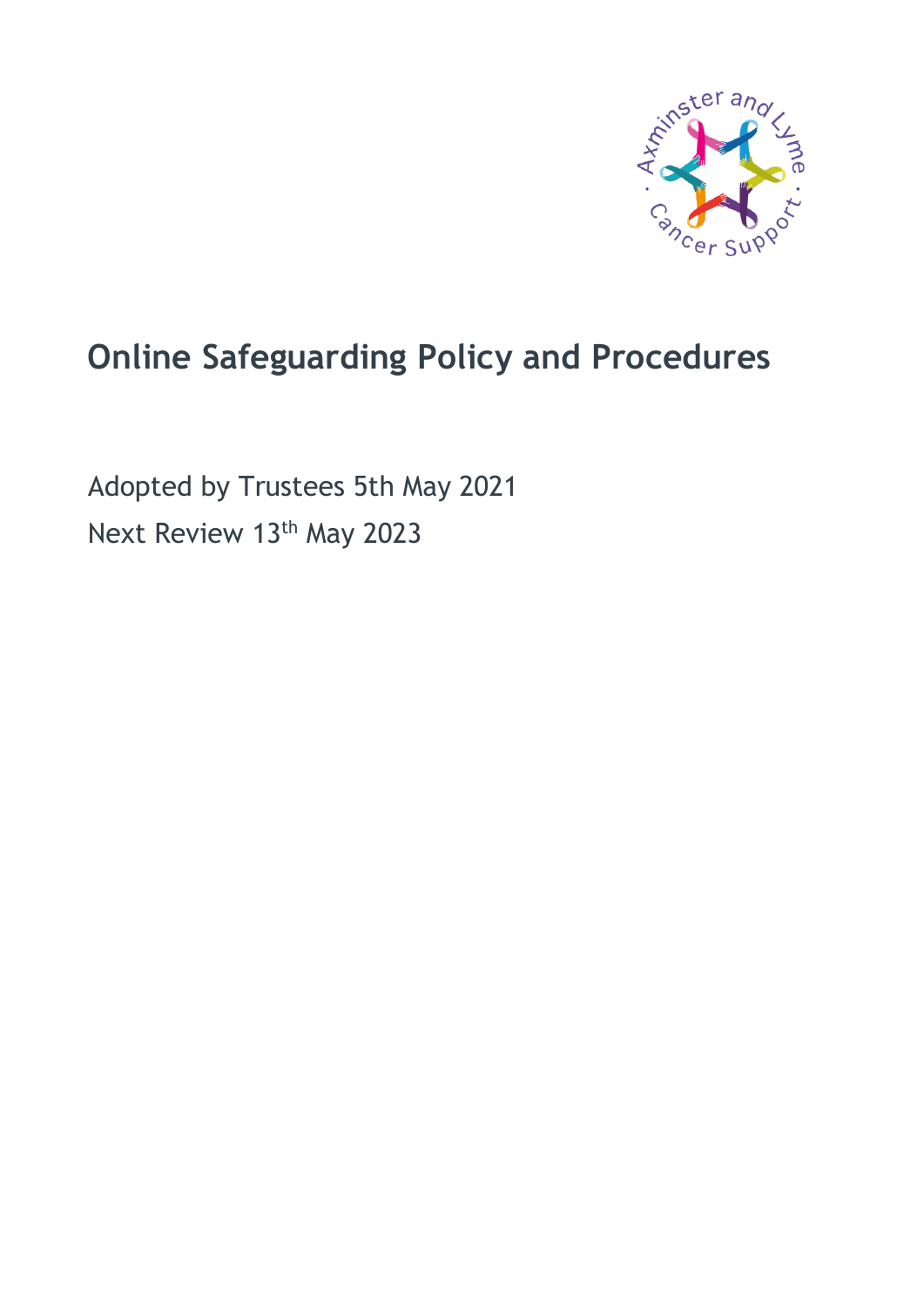### **Introduction**

Axminster and Lyme Cancer Support is committed to creating and maintaining a safe and positive environment and we accept our responsibility to safeguard the welfare of all adults involved, in accordance with current legislation.

Axminster and Lyme Cancer Support Online Safeguarding Policy and Procedures applies to all staff, volunteers and clients involved in Axminster and Lyme Cancer Support.

### **Online Sessions via Zoom**

#### **Unique Meeting ID & Password Protection**

To access a scheduled session or workshop, each Zoom session will have a unique Meeting ID, which will be emailed to participants before the session. It is essential that the Meeting ID is not shared publicly – particularly online or via social media. If it is discovered that the Meeting ID has been shared, we will consider this a breach of our Safeguarding practice, and immediately close the session. Any participant responsible for sharing this information may be permanently removed from the group. All new members that would like to join the meeting should be referred to admin@axminsterandlymecancersupport.co.uk to be issued with the meeting ID.

#### **Zoom Waiting Room**

The session host will be responsible for admitting participants into each session on Zoom. When logging into Zoom, participants will be placed into a virtual Waiting Room, where they will remain until the session host grants them access to the session. In the unlikely event that someone from outside of the group has managed to access the Meeting ID, the session host will be able to see this, and deny access to the session.

### **Chat Functions**

To monitor interaction between participants, the Chat Function on Zoom will be set up so that participants can type a message to the session host or the whole group publicly. This is in place to avoid the risk of private conversations between participants, including documents being shared, and online bullying. With the option to still speak with the session host, questions or concerns can still be raised, aside from the wider group, should there be a need.

#### **Record Function**

To ensure that participants are not using the video Record Function on Zoom, this will be disabled. Session hosts will be notified of any participant trying to use the video Record Function in the Zoom session and will be able to deny permission. In the unlikely event that a session host wishes to record a session, even for just a short period within a session, participants will be notified via email in advance to explain the purpose for this recording. This warning will give participants enough time to deny permission of the recording, or to request that they are withdrawn from session activity during the period of recording.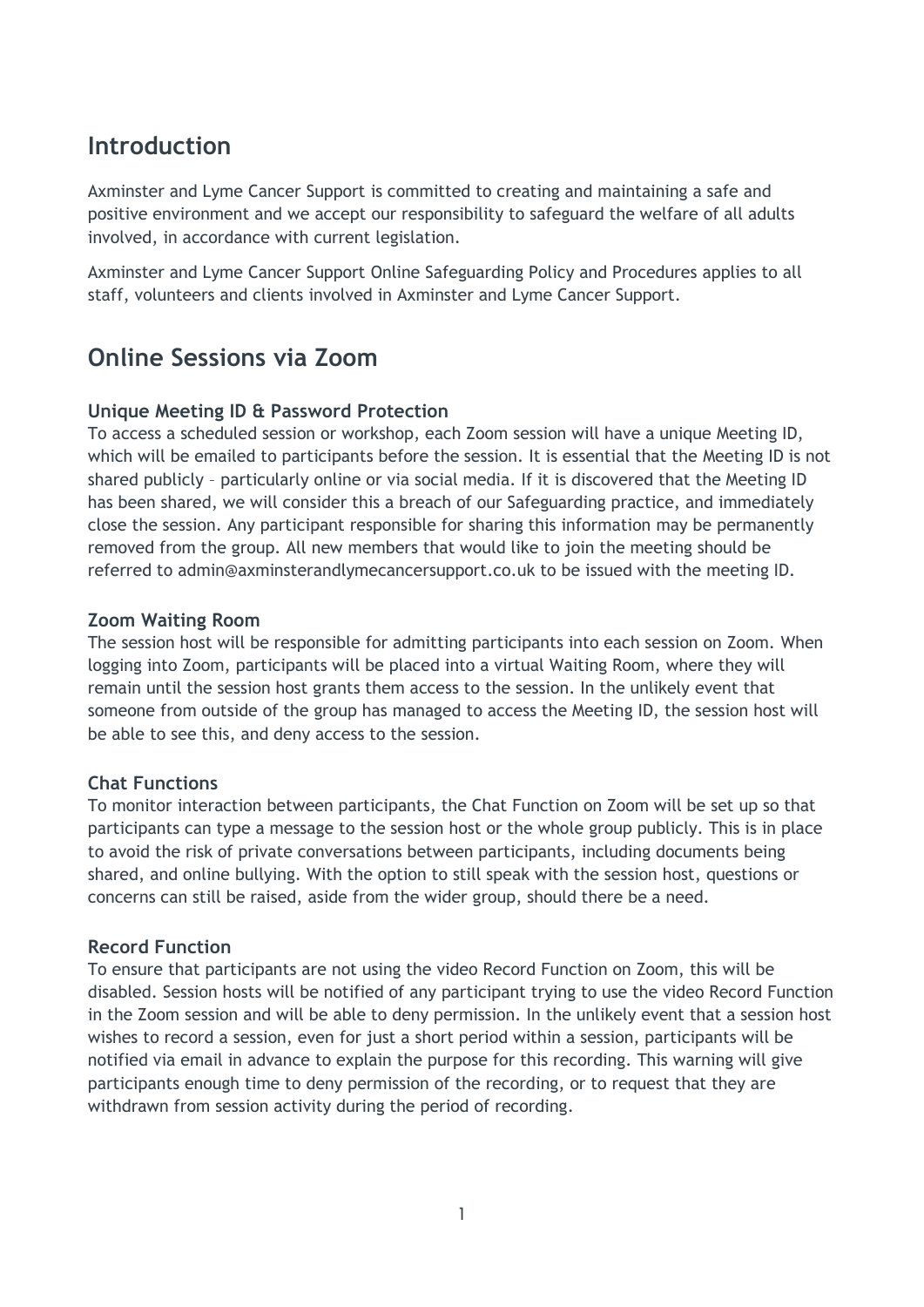### **Session Host & Session Co-Host**

Each session that is hosted via the Zoom platform will always have two supervising adults present. Each adult has been assigned following current Safeguarding training. Having two supervising adults present in each session allows for both additional technical and additional pastoral support for each participant. Each session host and session co-host is presented with a list of expected conduct.

- Sessions should always be conducted from an appropriate space within their remote location, i.e. a seating area, an office space. It will be deemed highly inappropriate for a session to take place in a personal space such as a bedroom or bathroom.
	- Session hosts should present themselves in both conduct and appearance in a professional manner.
	- They should respond to the needs and responses of each participant that joins the group.
	- Session hosts should ensure they are aware of physical, emotional and behavioural barriers that might cause a participant to struggle.

Further safeguarding support, should there be any concerns from a participant or session host about the safety and welfare of a participant, should be raised with our designated safeguarding lead via email [admin@axminsterandlymecancersupport.co.uk](mailto:admin@axminsterandlymecancersupport.co.uk) Should anyone need to disclose a concern, seek advice, or request support to contact external agencies, the contact details above can be used. Any concerns should be dealt with according to our main Safeguarding Policy.

### **Social Media**

#### **Facebook**

The Axminster and Lyme Cancer Support Facebook page,

[www.facebook.com/axminsterandlymecancersupport.co.uk/,](https://www.facebook.com/axminsterandlymecancersupport.co.uk/) is a public facing platform on which anyone can post relevant information or comments. The administrator will vet all posts and comments and remove any that are deemed inappropriate or unsuitable as soon as possible.

#### **Instagram**

The Axminster and Lyme Cancer Support Instagram page can be accessed by tagging #axminsterandlymecancersupport. Any inappropriate or unsuitable comments to posts made on this page will be removed by the administrator as soon as possible.

### **Roles and responsibilities of those within Axminster and Lyme Cancer Support**

Axminster and Lyme Cancer Support is committed to having the following in place:

- A Lead Safeguarding Officer to produce and disseminate guidance and resources to support the policy and procedures.
- A clear line of accountability within the organisation for work on promoting the welfare of all adults.
- Procedures for dealing with allegations of abuse or poor practice against members of staff and volunteers.